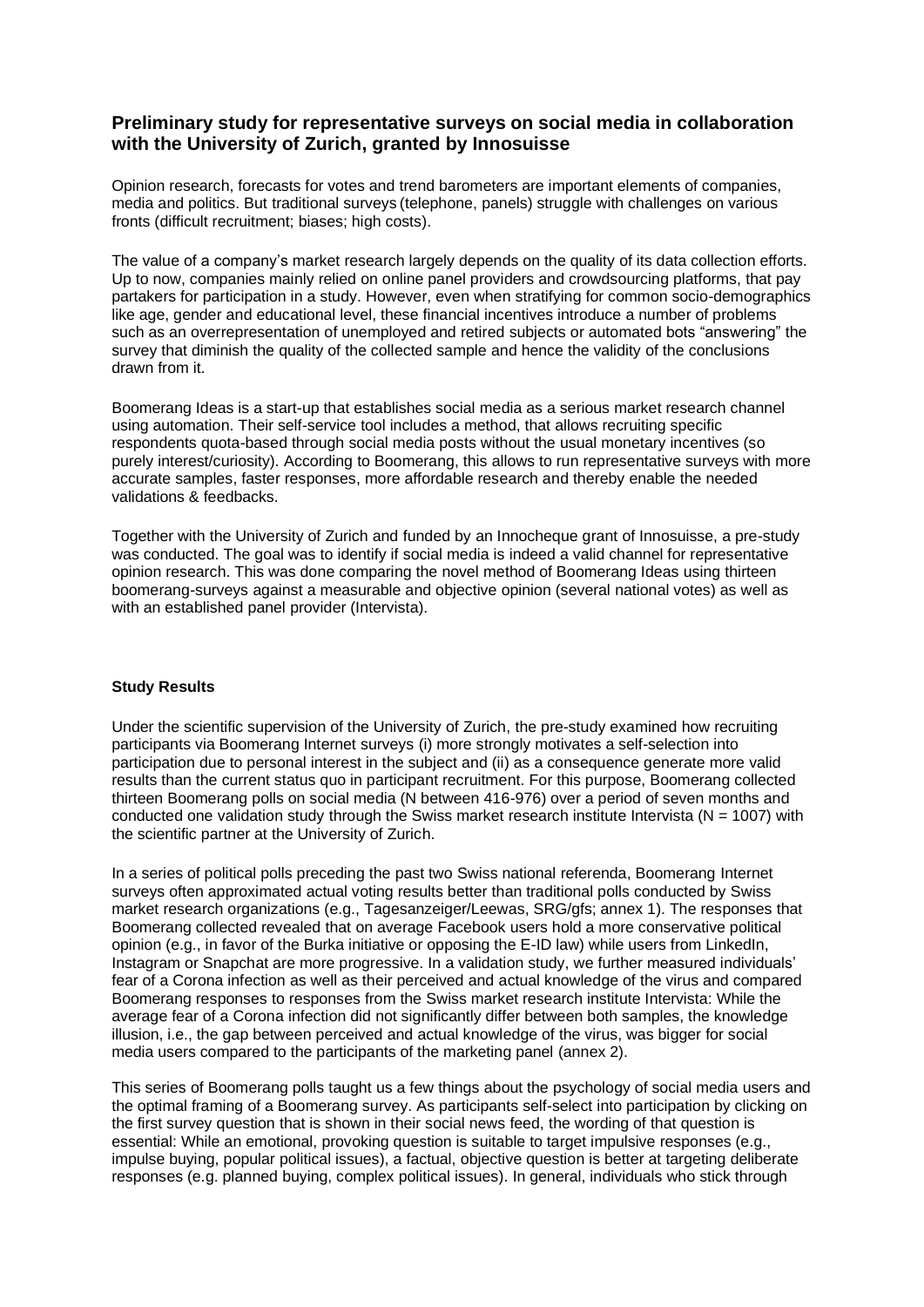the survey are usually more committed to the subject compared to individuals who drop off early. Finally, the wording of each survey question should be chosen carefully. For instance, the political polls predicted voting results much more precise when participants had an 'Undecided' option and were not forced to take a position.

All in all, the results show that Boomerang is indeed a valid tool to collect large samples that accurately depict the public opinion. The data indicates that the self-selection of participants and the structure of the sample heavily depend on the framing of the first survey question that is shown on the social media news feed (for instance its emotional value). In general, the responses on social media tend to be more intuitive compared to responses from traditional marketing panels. In the future, it will be interesting to analyze how this affects the suitability of Boomerang Internet surveys in different domains (e.g., impulse vs planned buying). Moreover, we aim to further uncover the main differences between the populations of different social media platforms in order to enable an optimal customer targeting when launching Boomerang surveys.

## **Take Aways**

- 1. Boomerang offers a valid solution to conduct large customer samples and political polls. In **2 out of 3** political polls Boomerang predicted voting results better than the competition. While a Swiss market research institute took **10 days** to collect 1'000 observations, Boomerang finished within **6 days**.
- 2. Boomerang participants are committed. **More than 30%** of the participants who self-select into participation fill in the Boomerang until the last question. Among those, between **25-50%**  voluntarily disclose further personal information.
- 3. Boomerang allows for the sophisticated and often, due to the high effort in recruiting, neglected method – **cross-quota sampling** ensuring that all population groups are reached, and group differences can be clearly identified.
- 4. In contrast to traditional marketing panels, participants recruited by Boomerang give more **intuitive responses**: This makes Boomerang the optimal channel for surveys on fast consumer goods and polls on topics of high societal interest.
- 5. As Boomerang collects data across **various social media platforms**, different population groups can easily be targeted: For instance, while Facebook users hold a more conservative political opinion, users on LinkedIn, Snapchat and Instagram are more progressive.

Project Contributors:

- From the University of Zurich: Andrea Bublitz, Prof. Dr. Anne Scherer
- From Boomerang: Raphael Ueberwasser

Contact for questions: raphael@boomerangideas.com